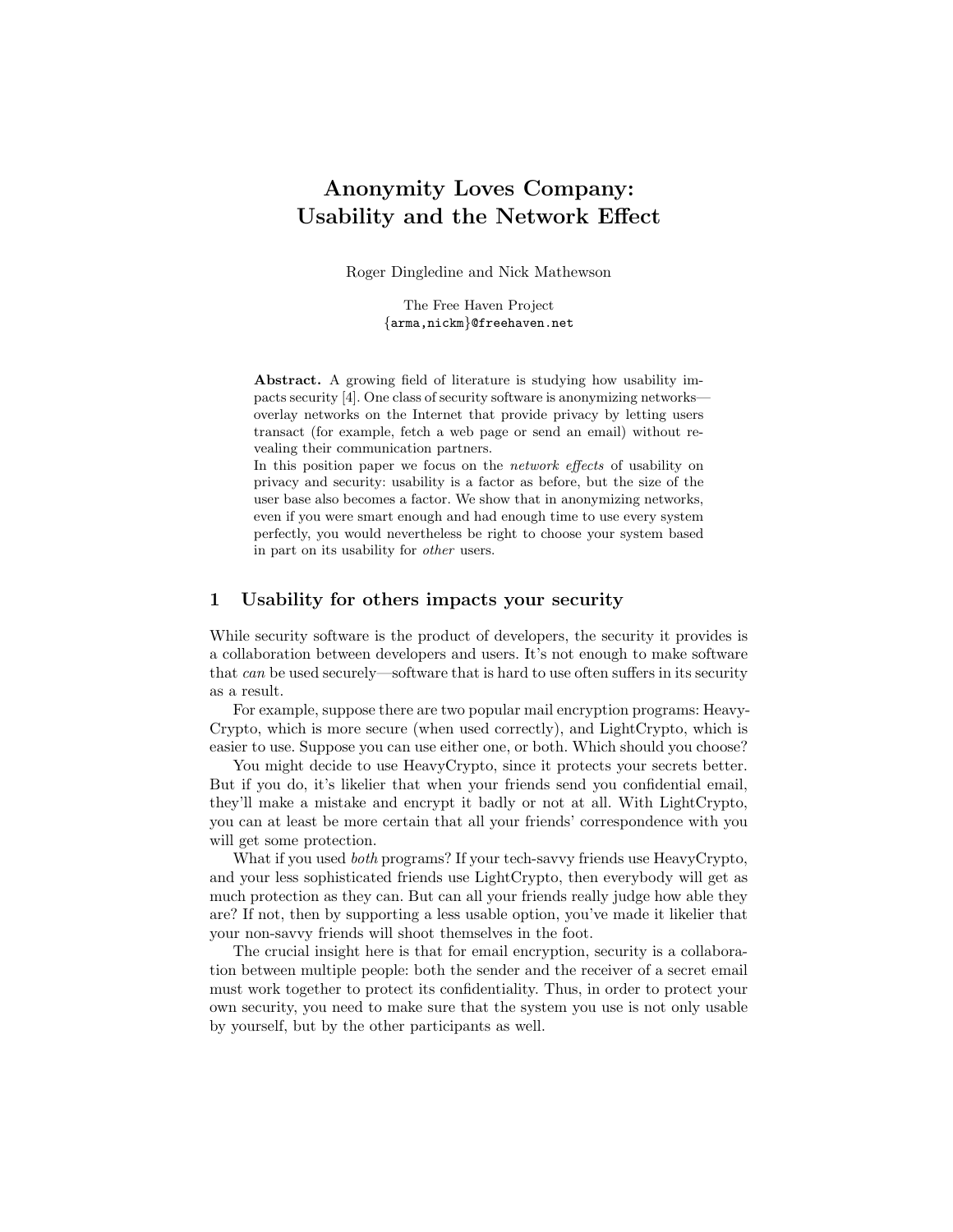This observation doesn't mean that it's always better to choose usability over security, of course: if a system doesn't address your threat model, no amount of usability can make it secure. But conversely, if the people who need to use a system can't or won't use it correctly, its ideal security properties are irrelevant.

Hard-to-use programs and protocols can hurt security in many ways:

- Programs with *insecure modes of operation* are bound to be used unknowingly in those modes.
- Optional security, once disabled, is often never re-enabled. For example, many users who ordinarily disable browser cookies for privacy reasons wind up re-enabling them so they can access sites that require cookies, and later leaving cookies enabled for all sites.
- Badly labeled off switches for security are even worse: not only are they more prone to accidental selection, but they're more vulnerable to social attackers who trick users into disabling their security. As an example, consider the page-long warning your browser provides when you go to a website with an expired or otherwise suspicious SSL certificate.
- Inconvenient security is often abandoned in the name of day-to-day efficiency: people often write down difficult passwords to keep from forgetting them, and share passwords in order to work together.
- Systems that provide a *false sense of security* prevent users from taking real measures to protect themselves: breakable encryption on ZIP archives, for example, can fool users into thinking that they don't need to encrypt email containing ZIP archives.
- Systems that provide *bad mental models* for their security can trick users into believing they are more safe than they really are: for example, many users interpret the "lock" icon in their web browsers to mean "You can safely enter personal information," when its meaning is closer to "Nobody can read your information on its way to the named website."<sup>1</sup>

# 2 Usability is even more important for privacy

We described above that usability affects security in systems that aim to protect data confidentiality. But when the goal is privacy, it can become even more important. Anonymizing networks such as Tor [8], JAP [3], Mixminion [6], and Mixmaster [12] aim to hide not only what is being said, but also who is communicating with whom, which users are using which websites, and so on. These systems have a broad range of users, including ordinary citizens who want to avoid being profiled for targeted advertisements, corporations who don't want to reveal information to their competitors, and law enforcement and government intelligence agencies who need to do operations on the Internet without being noticed.

 $^{\rm 1}$  Or more accurately, "Nobody can read your information on its way to someone who was able to convince one of the dozens to hundreds of CAs configured in your browser that they are the named website, or who was able to compromise the named website later on. Unless your computer has been compromised already."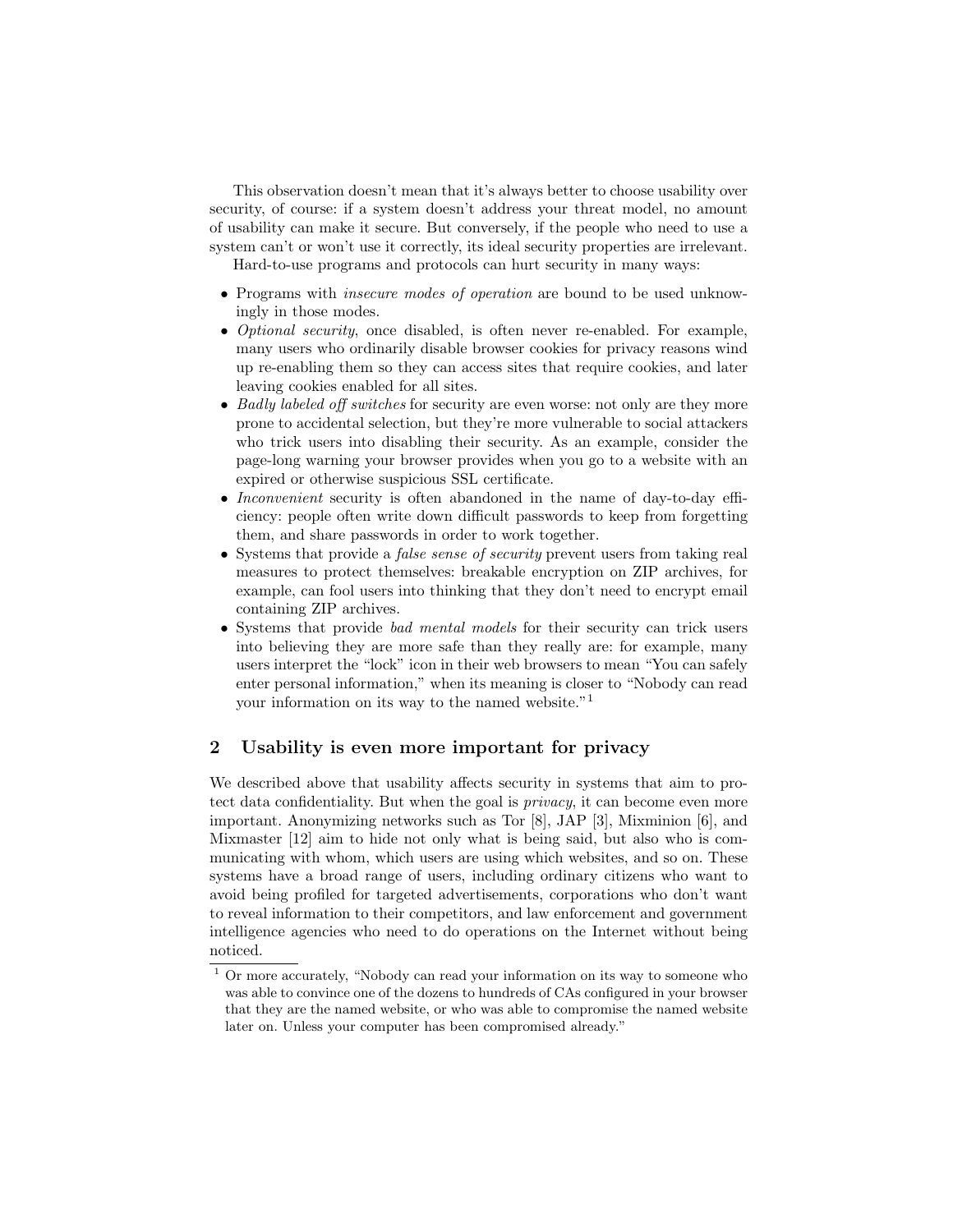Anonymity networks work by hiding users among users. An eavesdropper might be able to tell that Alice, Bob, and Carol are all using the network, but should not be able to tell which of them is talking to Dave. This property is summarized in the notion of an *anonymity set*—the total set of people who, so far as the attacker can tell, might be the one engaging in some activity of interest. The larger the set, the more anonymous the participants.<sup>2</sup> When more users join the network, existing users become more secure, even if the new users never talk to the existing ones! [1, 2] Thus, "anonymity loves company."<sup>3</sup>

In a data confidentiality system like PGP, Alice and Bob can decide by themselves that they want to get security. As long as they both use the software properly, no third party can intercept the traffic and break their encryption. However, Alice and Bob can't get anonymity by themselves: they need to participate in an infrastructure that coordinates users to provide cover for each other.

No organization can build this infrastructure for its own sole use. If a single corporation or government agency were to build a private network to protect its operations, any connections entering or leaving that network would be obviously linkable to the controlling organization. The members and operations of that agency would be easier, not harder, to distinguish.

Thus, to provide anonymity to any of its users, the network must accept traffic from external users, so the various user groups can blend together.

In practice, existing commercial anonymity solutions (like Anonymizer.com) are based on a set of single-hop proxies. In these systems, each user connects to a single proxy, which then relays the user's traffic. Single proxies provide comparatively weak security, since a compromised proxy can trivially observe all of its users' actions, and an eavesdropper only needs to watch a single proxy to perform timing correlation attacks against all its users' traffic. Worse, all users need to trust the proxy company to have good security itself as well as to not reveal user activities.

The solution is distributed trust: an infrastructure made up of many independently controlled proxies that work together to make sure no transaction's privacy relies on any single proxy. With distributed-trust anonymity networks, users build tunnels or *circuits* through a series of servers. They encrypt their traffic in multiple layers of encryption, and each server removes a single layer of encryption. No single server knows the entire path from the user to the user's chosen destination. Therefore an attacker can't break the user's anonymity by compromising or eavesdropping on any one server.

 $^2$  Assuming that all participants are equally plausible, of course. If the attacker suspects Alice, Bob, and Carol equally, Alice is more anonymous than if the attacker is 98% suspicious of Alice and 1% suspicious of Bob and Carol, even though the anonymity sets are the same size. Because of this imprecision, research is moving beyond simple anonymity sets to more sophisticated measures based on the attacker's confidence [7, 14].

<sup>3</sup> This catch-phrase was first made popular in our context by the authors of the Crowds [13] anonymity network.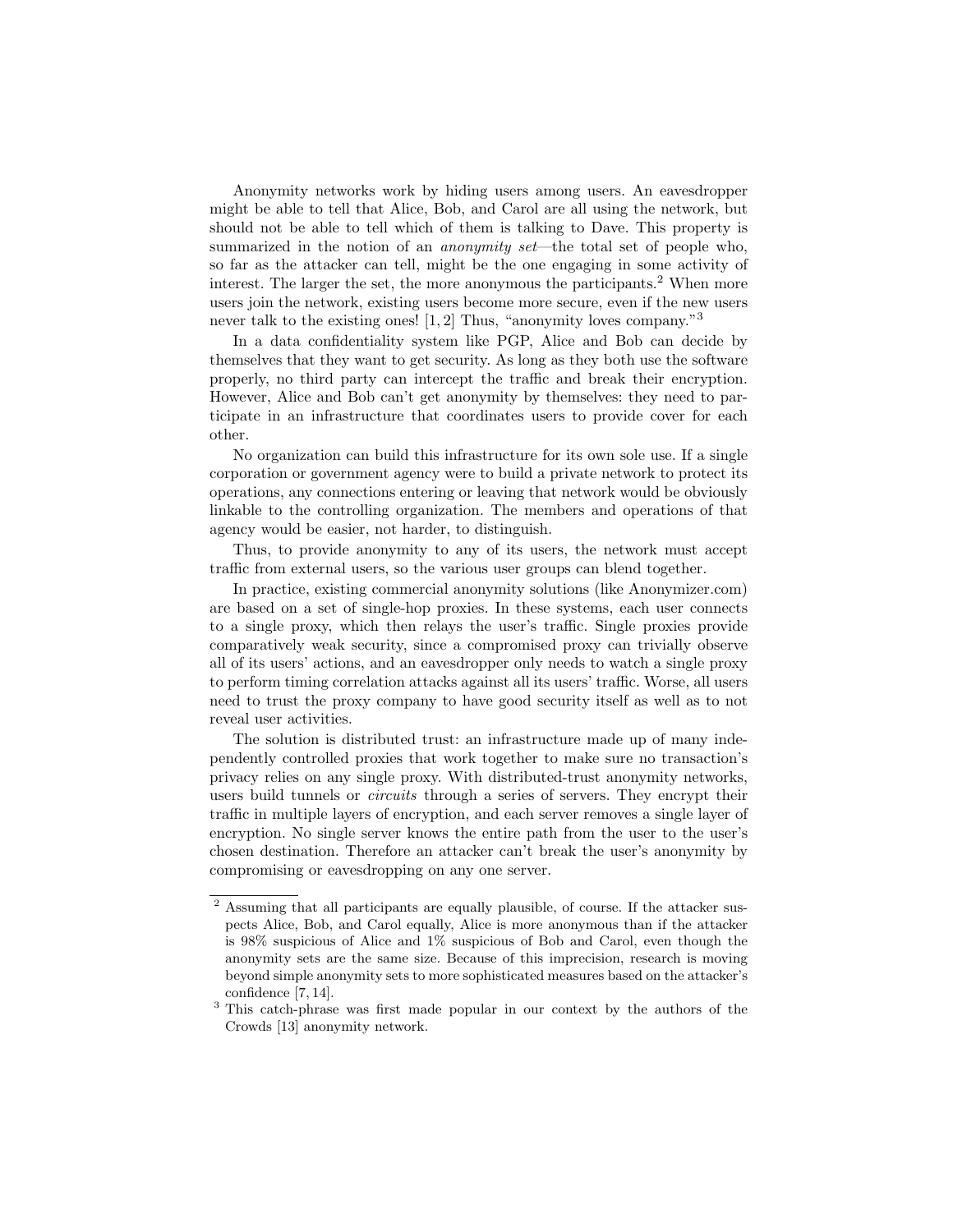Despite their increased security, distributed-trust anonymity networks have their disadvantages. Because traffic needs to be relayed through multiple servers, performance is often (but not always) worse. Also, the software to implement a distributed-trust anonymity network is significantly more difficult to design and implement.

Beyond these issues of the architecture and ownership of the network, however, there is another catch. For users to keep the same anonymity set, they need to act like each other. If Alice's client acts completely unlike Bob's client, or if Alice's messages leave the system acting completely unlike Bob's, the attacker can use this information. In the worst case, Alice's messages stand out entering and leaving the network, and the attacker can treat Alice and those like her as if they were on a separate network of their own. But even if Alice's messages are only recognizable as they leave the network, an attacker can use this information to break exiting messages into "messages from User1," "messages from User<sub>2</sub>," and so on, and can now get away with linking messages to their senders as groups, rather than trying to guess from individual messages [6, 11]. Some of this partitioning is inevitable: if Alice speaks Arabic and Bob speaks Bulgarian, we can't force them both to learn English in order to mask each other.

What does this imply for usability? More so than with encryption systems, users of anonymizing networks may need to choose their systems based on how usable others will find them, in order to get the protection of a larger anonymity set.

## 3 Case study: usability means users, users mean security

We'll consider an example. Practical anonymizing networks fall into two broad classes. High-latency networks like Mixminion or Mixmaster can resist strong attackers who can watch the whole network and control a large part of the network infrastructure. To prevent this "global attacker" from linking senders to recipients by correlating when messages enter and leave the system, high-latency networks introduce large delays into message delivery times, and are thus only suitable for applications like email and bulk data delivery—most users aren't willing to wait half an hour for their web pages to load. Low-latency networks like Tor, on the other hand, are fast enough for web browsing, secure shell, and other interactive applications, but have a weaker threat model: an attacker who watches or controls both ends of a communication can trivially correlate message timing and link the communicating parties [5, 10].

Clearly, users who need to resist strong attackers must choose high-latency networks or nothing at all, and users who need to anonymize interactive applications must choose low-latency networks or nothing at all. But what should flexible users choose? Against an unknown threat model, with a non-interactive application (such as email), is it more secure to choose security or usability?

Security, we might decide. If the attacker turns out to be strong, then we'll prefer the high-latency network, and if the attacker is weak, then the extra protection doesn't hurt.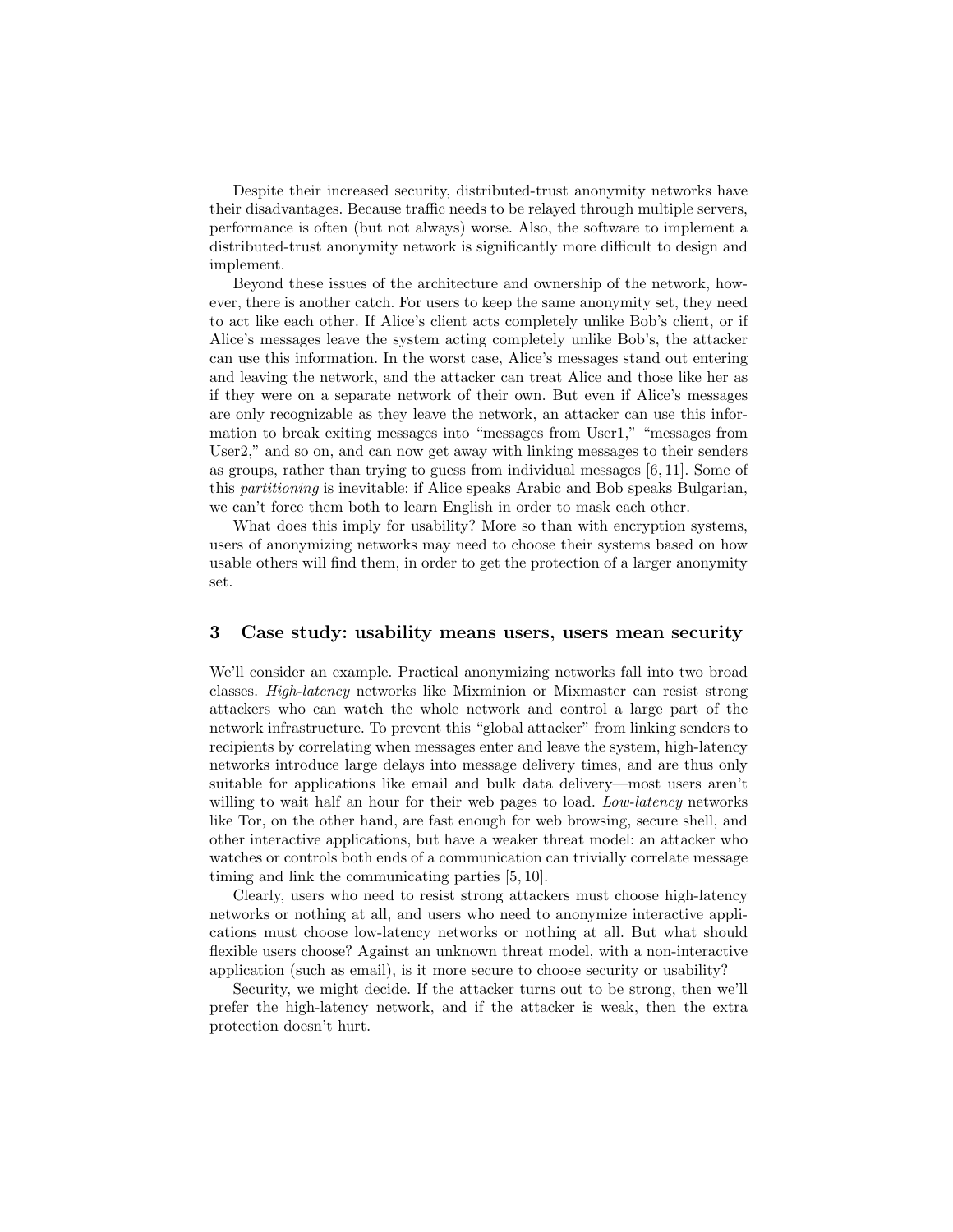But since many users might find the high-latency network inconvenient, suppose that it gets few actual users—so few, in fact, that its maximum anonymity set is too small for our needs. In this case, we need to pick the low-latency system, since the high-latency system, though it always protects us, never protects us enough; whereas the low-latency system can give us enough protection against at least some attackers.

This decision is especially messy because even the developers who implement these anonymizing networks can't recommend which approach is safer, since they can't predict how many users each network will get and they can't predict the capabilities of the attackers we might see in the wild. Worse, the anonymity research field is still young, and doesn't have many convincing techniques for measuring and comparing the protection we get from various situations. So even if the developers or users could somehow divine what level of anonymity they require and what their expected attacker can do, the researchers still don't know what parameter values to recommend.

# 4 Case study: against options

Too often, designers faced with a security decision bow out, and instead leave the choice as an option: protocol designers leave implementors to decide, and implementors leave the choice for their users. This approach can be bad for security systems, and is nearly always bad for privacy systems.

With security:

- Extra options often delegate security decisions to those least able to understand what they imply. If the protocol designer can't decide whether the AES encryption algorithm is better than the Twofish encryption algorithm, how is the end user supposed to pick?
- Options make code harder to audit by increasing the volume of code, by increasing the number of possible configurations *exponentially*, and by guaranteeing that non-default configurations will receive little testing in the field. If AES is always the default, even with several independent implementations of your protocol, how long will it take to notice if the Twofish implementation is wrong?

Most users stay with default configurations as long as they work, and only reconfigure their software as necessary to make it usable. For example, suppose the developers of a web browser can't decide whether to support a given extension with unknown security implications, so they leave it as a user-adjustable option, thinking that users can enable or disable the extension based on their security needs. In reality, however, if the extension is enabled by default, nearly all users will leave it on whether it's secure or not; and if the extension is disabled by default, users will tend to enable it based on their perceived demand for the extension rather than their security needs. Thus, only the most savvy and security-conscious users—the ones who know more about web security than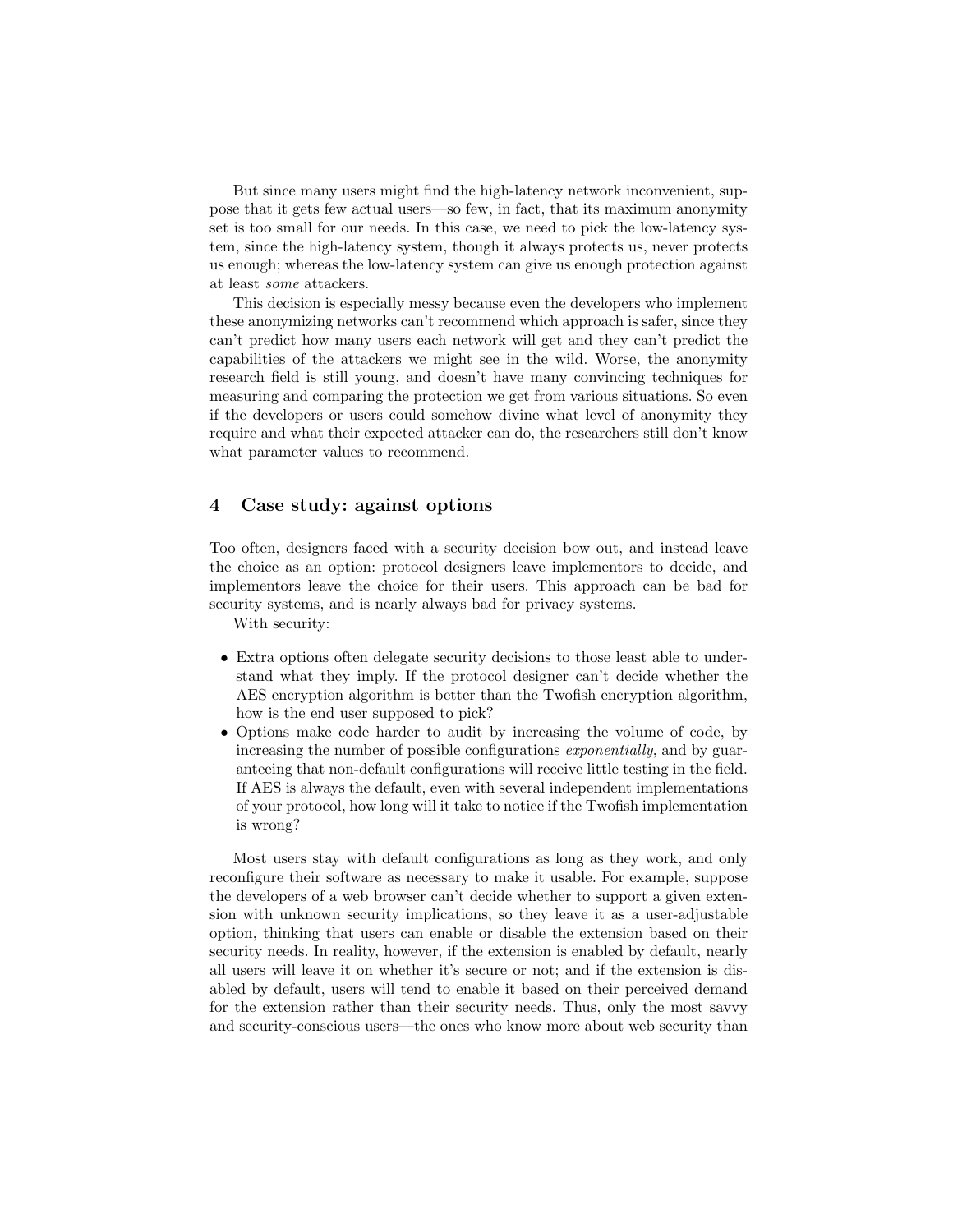the developers themselves—will actually wind up understanding the security implications of their decision.

The real issue here is that designers often end up with a situation where they need to choose between 'insecure' and 'inconvenient' as the default configuration meaning they've already made a mistake in designing their application.

Of course, when end users do know more about their individual security requirements than application designers, then adding options is beneficial, especially when users describe their own situation (home or enterprise; shared versus single-user host) rather than trying to specify what the program should do about their situation.

In privacy applications, superfluous options are even worse. When there are many different possible configurations, eavesdroppers and insiders can often tell users apart by which settings they choose. For example, the Type I or "Cypherpunk" anonymous email network uses the OpenPGP encrypted message format, which supports many symmetric and asymmetric ciphers. Because different users prefer different ciphers, and because different versions of encryption programs implementing OpenPGP (such as PGP and GnuPG) use different cipher suites, users with uncommon preferences and versions stand out from the rest, and get little privacy at all. Similarly, Type I allows users to pad their messages to a fixed size so that an eavesdropper can't correlate the sizes of messages passing through the network—but it forces the user to decide what size of padding to use! Unless a user can guess which padding size will happen to be most popular, the option provides attackers with another way to tell users apart.

Even when users' needs genuinely vary, adding options does not necessarily serve their privacy. In practice, the default option usually prevails for casual users, and therefore needs to prevail for security-conscious users even when it would not otherwise be their best choice. For example, when an anonymizing network allows user-selected message latency (like the Type I network does), most users tend to use whichever setting is the default, so long as it works. Of the fraction of users who change the default at all, most will not, in fact, understand the security implications; and those few who do will need to decide whether the increased traffic-analysis resistance that comes with more variable latency is worth the decreased anonymity that comes from splitting away from the bulk of the user base.

#### 5 Case study: Mixminion and MIME

We've argued that providing too many observable options can hurt privacy, but we've also argued that focusing too hard on privacy over usability can hurt privacy itself. What happens when these principles conflict?

We encountered such a situation when designing how the Mixminion anonymous email network [6] should handle MIME-encoded data. MIME (Multipurpose Internet Mail Extensions) is the way a mail client tells the receiving mail client about attachments, which character set was used, and so on. As a standard, MIME is so permissive and flexible that different email programs are al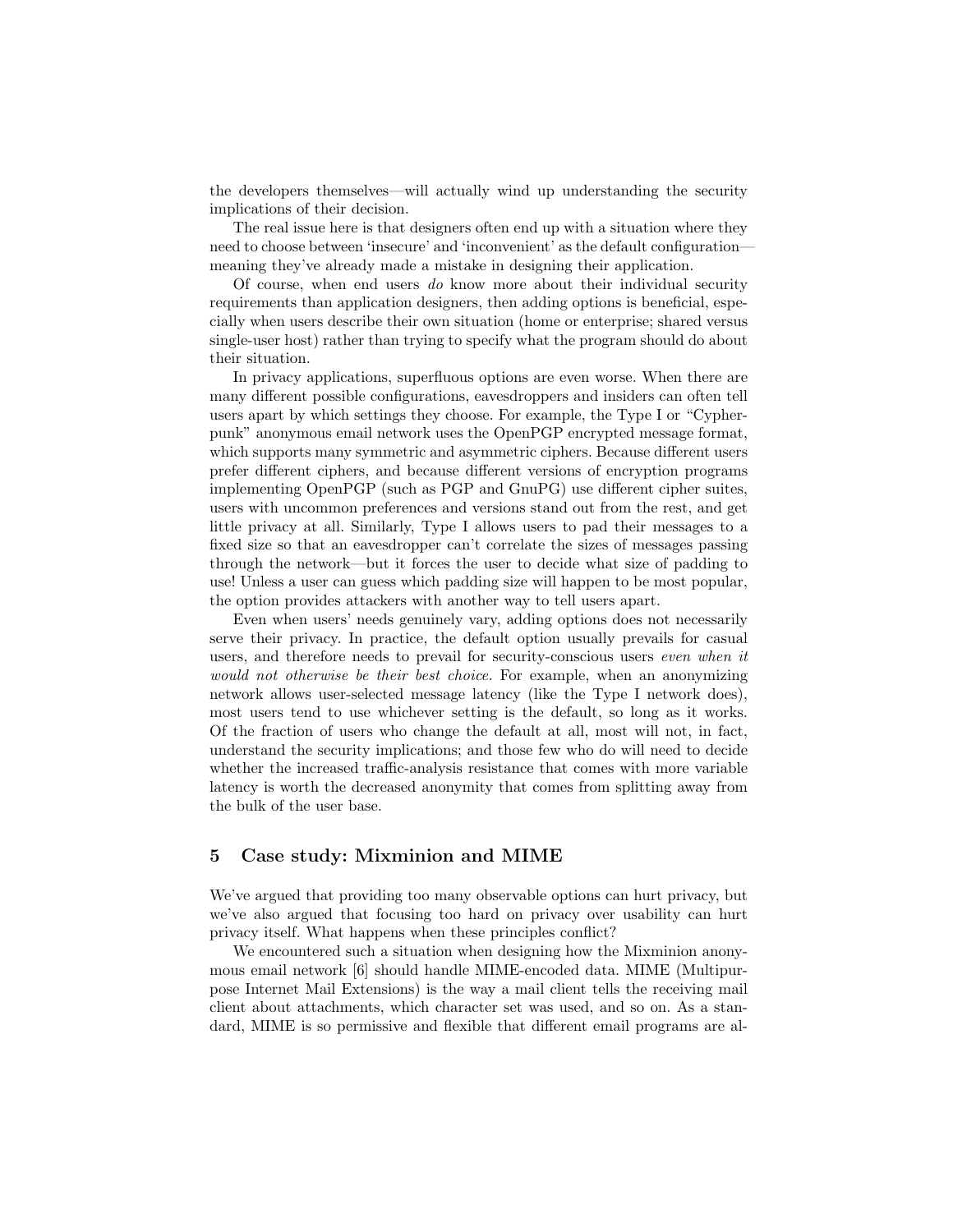most always distinguishable by which subsets of the format, and which types of encodings, they choose to generate. Trying to "normalize" MIME by converting all mail to a standard only works up to a point: it's trivial to convert all encodings to quoted-printable, for example, or to impose a standard order for multipart/alternative parts; but demanding a uniform list of formats for multipart/alternative messages, normalizing HTML, stripping identifying information from Microsoft Office documents, or imposing a single character encoding on each language would likely be an impossible task.

Other possible solutions to this problem could include limiting users to a single email client, or simply banning email formats other than plain 7-bit ASCII. But these procrustean approaches would limit usability, and turn users away from the Mixminion network. Since fewer users mean less anonymity, we must ask whether users would be better off in a larger network where their messages are likelier to be distinguishable based on email client, or in a smaller network where everyone's email formats look the same.

Some distinguishability is inevitable anyway, since users differ in their interests, languages, and writing styles: if Alice writes about astronomy in Amharic, her messages are unlikely to be mistaken for Bob's, who writes about botany in Basque. Also, any attempt to restrict formats is likely to backfire. If we limited Mixminion to 7-bit ASCII, users wouldn't stop sending each other images, PDF files, and messages in Chinese: they would instead follow the same evolutionary path that led to MIME in the first place, and encode their messages in a variety of distinguishable formats, with each client software implementation having its own ad hoc favorites. So imposing uniformity in this place would not only drive away users, but would probably fail in the long run, and lead to fragmentation at least as dangerous as we were trying to avoid.

We also had to consider threat models. To take advantage of format distinguishability, an attacker needs to observe messages leaving the network, and either exploit prior knowledge of suspected senders ("Alice is the only user who owns a 1995 copy of Eudora"), or feed message format information into traffic analysis approaches ("Since half of the messages to Alice are written in English, I'll assume they mostly come from different senders than the ones in Amharic."). Neither attack is certain or easy for all attackers; even if we can't defeat them in the worst possible case (where the attacker knows, for example, that only one copy of LeetMailPro was ever sold), we can provide vulnerable users with protection against weaker attackers.

In the end, we compromised: we perform as much normalization as we can, and warn the user about document types such as MS Word that are likely to reveal identifying information, but we do not forbid any particular format or client software. This way, users are informed about how to blend with the largest possible anonymity set, but users who prefer to use distinguishable formats rather than nothing at all still receive and contribute protection against certain attackers.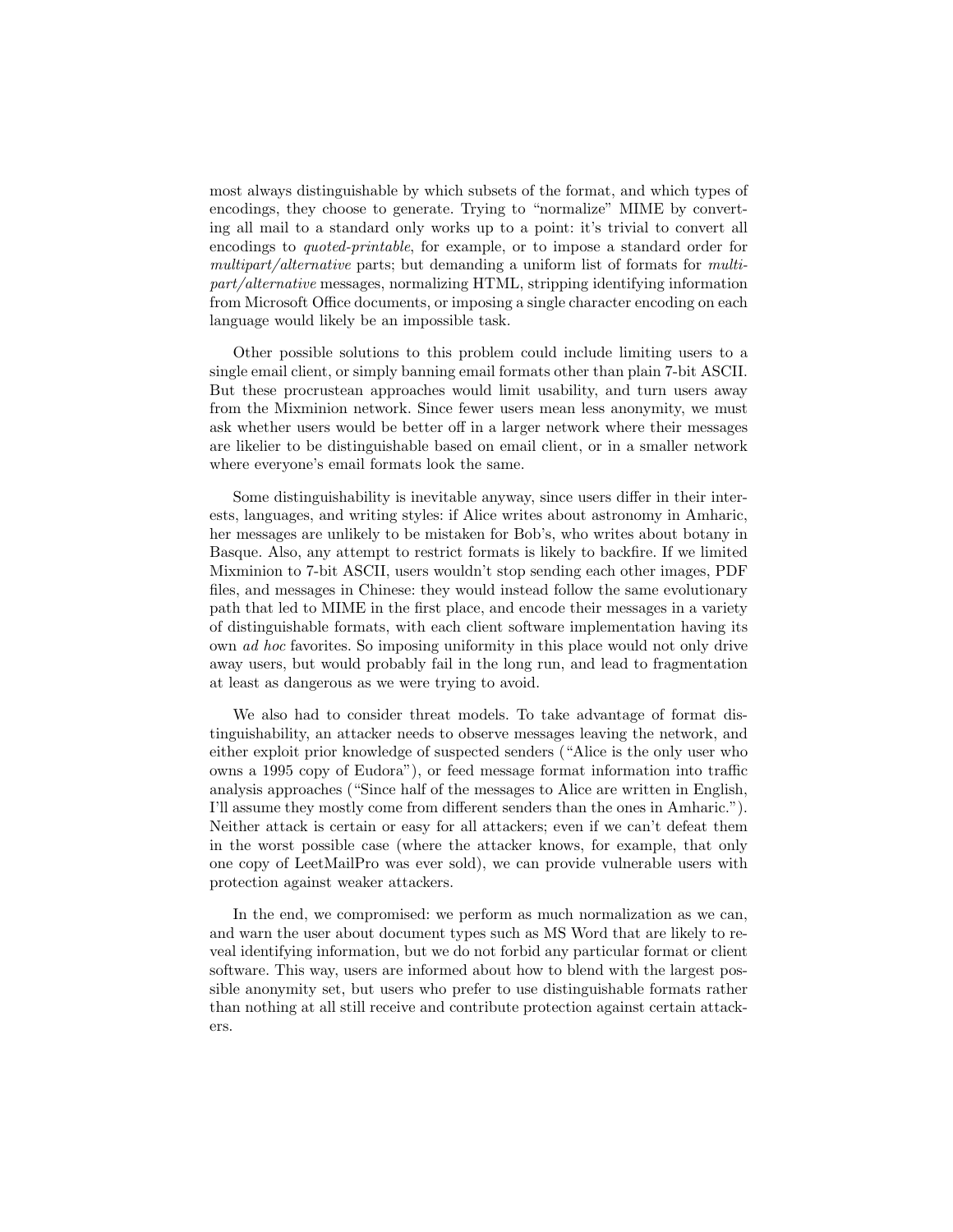## 6 Case study: Tor Installation

Usability and marketing have also proved important in the development of Tor, a low-latency anonymizing network for TCP traffic. The technical challenges Tor has solved, and the ones it still needs to address, are described in its design paper [8], but at this point many of the most crucial challenges are in adoption and usability.

While Tor was in it earliest stages, its user base was a small number of fairly sophisticated privacy enthusiasts with experience running Unix services, who wanted to experiment with the network (or so they say; by design, we don't track our users). As the project gained more attention from venues including security conferences, articles on Slashdot.org and Wired News, and more mainstream media like the New York Times, Forbes, and the Wall Street Journal, we added more users with less technical expertise. These users can now provide a broader base of anonymity for high-needs users, but only when they receive good support themselves.

For example, it has proven difficult to educate less sophisticated users about DNS issues. Anonymizing TCP streams (as Tor does) does no good if applications reveal where they are about to connect by first performing a nonanonymized hostname lookup. To stay anonymous, users need either to configure their applications to pass hostnames to Tor directly by using SOCKS4a or the hostname-based variant of SOCKS5; to manually resolve hostnames with Tor and pass the resulting IPs to their applications; or to direct their applications to application-specific proxies which handle each protocol's needs independently.

None of these is easy for an unsophisticated user, and when they misconfigure their systems, they not only compromise their own privacy, but also provide no cover for the users who are configured correctly: if Bob leaks a DNS request whenever he is about to connect to a website, an observer can tell that anybody connecting to Alice's website anonymously must not be Bob. Thus, experienced users have an interest in making sure inexperienced users can use the system correctly. Tor being hard to configure is a weakness for everybody.

We've tried a few solutions that didn't work as well as we hoped. Improving documentation only helped the users who read it. We changed Tor to warn users who provided an IP address rather than a hostname, but this warning usually resulted in several email exchanges to explain DNS to the casual user, who had typically no idea how to solve his problem.

At the time of this writing, the most important solutions for these users have been to improve Tor's documentation for how to configure various applications to use Tor; to change the warning messages to refer users to a description of the solution ("You are insecure. See this webpage.") instead of a description of the problem ("Your application is sending IPs instead of hostnames, which may leak information. Consider using SOCKS4a instead."); and to bundle Tor with the support tools that it needs, rather than relying on users to find and configure them on their own.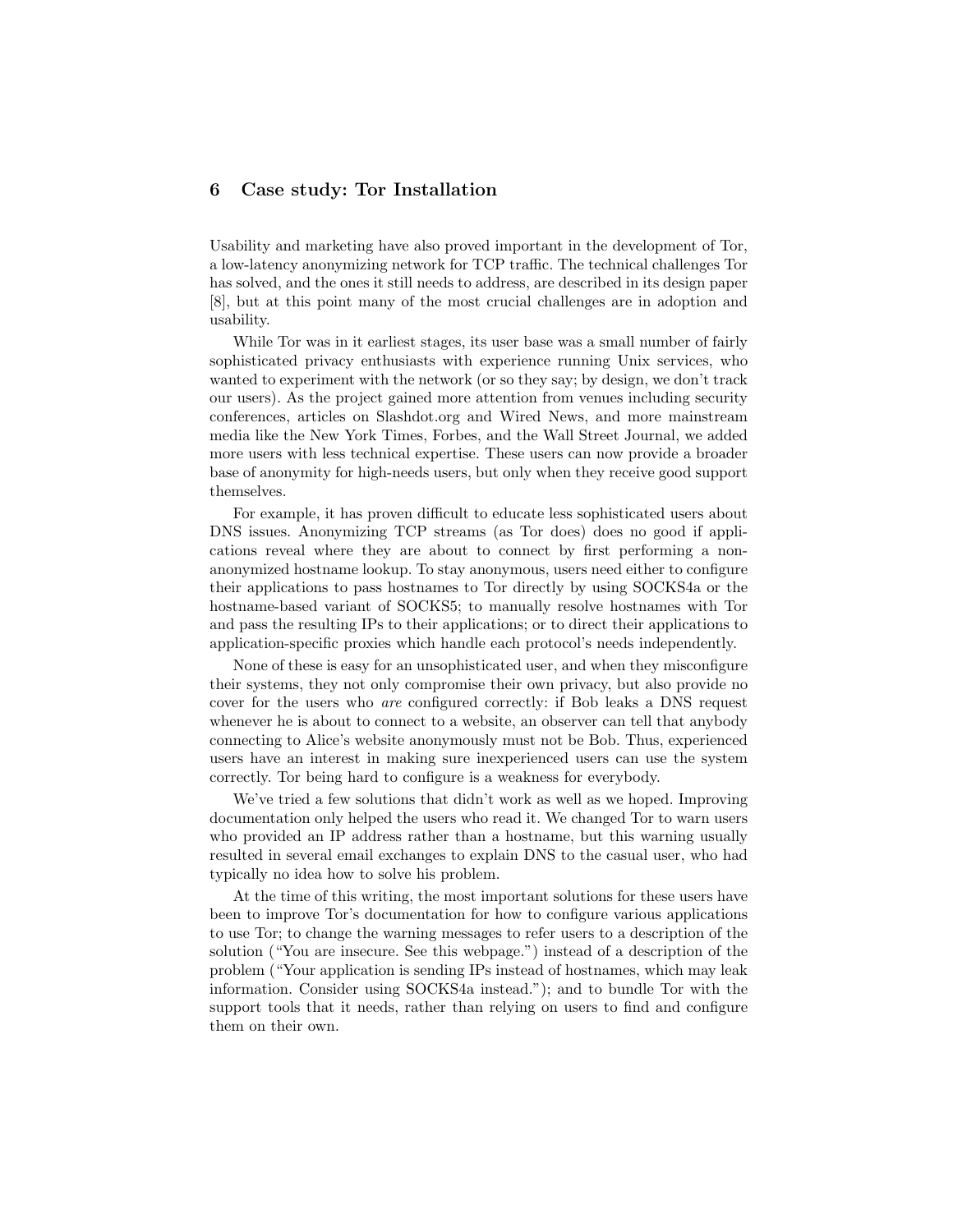# 7 Case study: JAP and its anonym-o-meter

The Java Anon Proxy (JAP) is a low-latency anonymizing network for web browsing developed and deployed by the Technical University of Dresden in Germany [3]. Unlike Tor, which uses a free-route topology where each user can choose where to enter the network and where to exit, JAP has fixed-route cascades that aggregate user traffic into a single entry point and a single exit point.

The JAP client includes a GUI:

| $\Rightarrow$ $\triangle$                        |                                            | <b>JAP</b>                                   |                                     | $\square$ $\times$<br>$\blacksquare$ |
|--------------------------------------------------|--------------------------------------------|----------------------------------------------|-------------------------------------|--------------------------------------|
| JAP                                              | Anonymity & Privacy                        |                                              |                                     | 00.04.010                            |
|                                                  | Server: 06 Dresden-Dresden                 |                                              | $\alpha$                            | <b>Details</b>                       |
| Anonymity<br>User:<br><b>Traffic</b>             | 1569<br>TEEE                               | fair<br>lo w<br>monymity                     | high<br>$\bullet$ On<br>$\circ$ off | <b>Anonymity</b>                     |
| 0 Byte Activity: $\Box$<br>Own anonyimized Data: |                                            |                                              |                                     |                                      |
|                                                  | $\blacktriangleright$ Forwarder: $\Box$ On | Activity: $\Box$ $\Box$ $\Box$ $\Box$ $\Box$ |                                     |                                      |
| д,                                               | Help<br>Config                             |                                              |                                     | Exit                                 |

Notice the 'anonymity meter' giving the user an impression of the level of protection for his current traffic.

How do we decide the value that the anonym-o-meter should report? In JAP's case, it's based on the number of other users traveling through the cascade at the same time. But alas, since JAP aims for quick transmission of bytes from one end of the cascade to the other, it falls prey to the same end-to-end timing correlation attacks as we described above. That is, an attacker who can watch both ends of the cascade won't actually be distracted by the other users [5, 10]. The JAP team has plans to implement full-scale padding from every user (sending and receiving packets all the time even when they have nothing to send), but—for usability reasons—they haven't gone forward with these plans.

As the system is now, anonymity sets don't provide a real measure of security for JAP, since any attacker who can watch both ends of the cascade wins, and the number of users on the network is no real obstacle to this attack. However, we think the anonym-o-meter is a great way to present security information to the user, and we hope to see a variant of it deployed one day for a high-latency system like Mixminion, where the amount of current traffic in the system is more directly related to the protection it offers.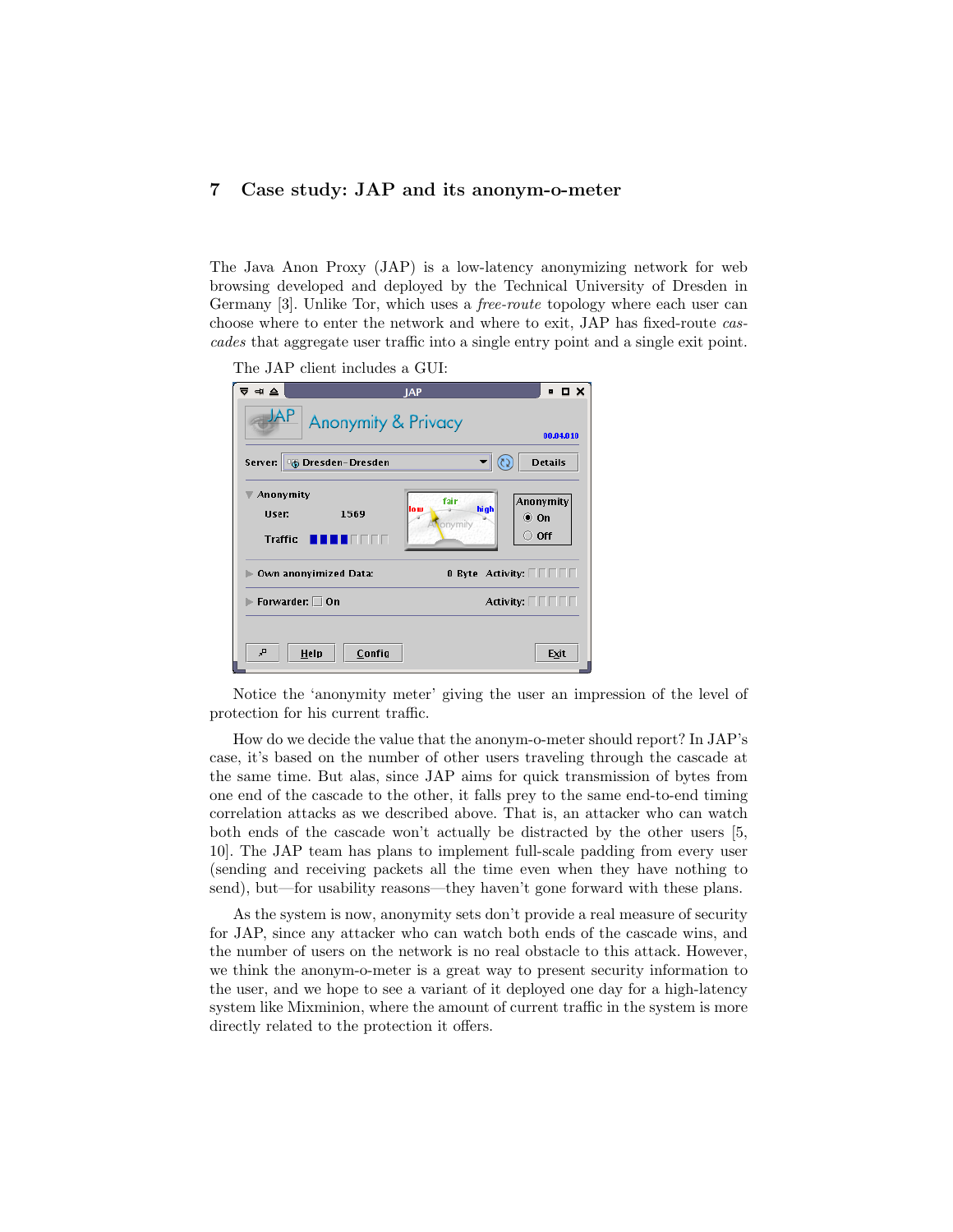## 8 Bootstrapping, confidence, and reputability

Another area where human factors are critical in privacy is in bootstrapping new systems. Since new systems start out with few users, they initially provide only small anonymity sets. This starting state creates a dilemma: a new system with improved privacy properties will only attract users once they believe it is popular and therefore has high anonymity sets; but a system cannot be popular without attracting users. New systems need users for privacy, but need privacy for users.

Low-needs users can break the deadlock [1]. The earliest stages of an anonymizing network's lifetime tend to involve users who need only to resist weak attackers who can't know which users are using the network and thus can't learn the contents of the small anonymity set. This solution reverses the early adopter trends of many security systems: rather than attracting first the most securityconscious users, privacy applications must begin by attracting low-needs users and hobbyists.

But this analysis relies on users' accurate perceptions of present and future anonymity set size. As in market economics, expectations themselves can bring about trends: a privacy system which people believe to be secure and popular will gain users, thus becoming (all things equal) more secure and popular. Thus, security depends not only on usability, but also on *perceived usability by others*, and hence on the quality of the provider's marketing and public relations. Perversely, over-hyped systems (if they are not too broken) may be a better choice than modestly promoted ones, if the hype attracts more users.

Yet another factor in the safety of a given network is its reputability: the perception of its social value based on its current users. If I'm the only user of a system, it might be socially accepted, but I'm not getting any anonymity. Add a thousand Communists, and I'm anonymous, but everyone thinks I'm a Commie. Add a thousand random citizens (cancer survivors, privacy enthusiasts, and so on) and now I'm hard to profile.

The more cancer survivors on Tor, the better for the human rights activists. The more script kiddies, the worse for the normal users. Thus, reputability is an anonymity issue for two reasons. First, it impacts the sustainability of the network: a network that's always about to be shut down has difficulty attracting and keeping users, so its anonymity set suffers. Second, a disreputable network attracts the attention of powerful attackers who may not mind revealing the identities of all the users to uncover the few bad ones.

While people therefore have an incentive for the network to be used for "more reputable" activities than their own, there are still tradeoffs involved when it comes to anonymity. To follow the above example, a network used entirely by cancer survivors might welcome some Communists onto the network, though of course they'd prefer a wider variety of users.

The impact of public perception on security is especially important during the bootstrapping phase of the network, where the first few widely publicized uses of the network can dictate the types of users it attracts next.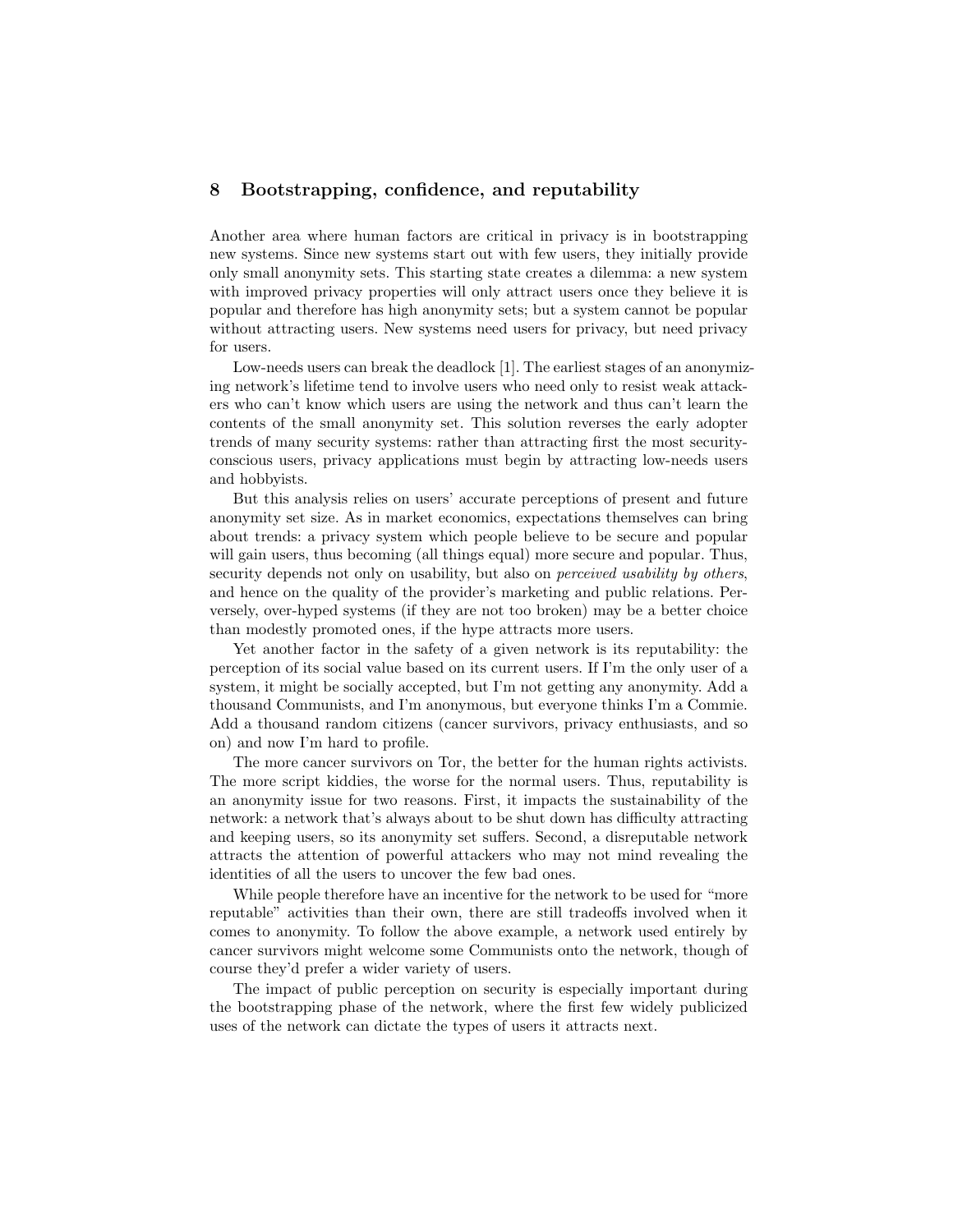# 9 Technical challenges to guessing the number of users in a network

In addition to the social problems we describe above that make it difficult for a typical user to guess which anonymizing network will be most popular, there are some technical challenges as well. These stem from the fact that anonymizing networks are good at hiding what's going on—even from their users. For example, one of the toughest attacks to solve is that an attacker might sign up many users to artificially inflate the apparent size of the network. Not only does this Sybil attack increase the odds that the attacker will be able to successfully compromise a given user transaction [9], but it might also trick users into thinking a given network is safer than it actually is.

And finally, as we saw when discussing JAP above, the feasibility of end-toend attacks makes it hard to guess how much a given other user is contributing to your anonymity. Even if he's not actively trying to trick you, he can still fail to provide cover for you, either because his behavior is sufficiently different from yours (he's active during the day, and you're active at night), because his transactions are different (he talks about physics, you talk about AIDS), or because network design parameters (such as low delay for messages) mean the attacker is able to track transactions more easily.

# 10 Bringing it all together

Users' safety relies on them behaving like other users. But how can they predict other users' behavior? If they need to behave in a way that's different from the rest of the users, how do they compute the tradeoff and risks?

There are several lessons we might take away from researching anonymity and usability. On the one hand, we might remark that anonymity is already tricky from a technical standpoint, and if we're required to get usability right as well before anybody can be safe, it will be hard indeed to come up with a good design: if lack of anonymity means lack of users, then we're stuck in a depressing loop. On the other hand, the loop has an optimistic side too. Good anonymity can mean more users: if we can make good headway on usability, then as long as the technical designs are adequate, we'll end up with enough users to make everything work out.

In any case, declining to design a good solution means leaving most users to a less secure network or no anonymizing network at all. Cancer survivors and abuse victims would continue communications and research over the Internet, risking social or employment problems; and human rights workers in oppressive countries would continue publishing their stories.

The temptation to focus on designing a perfectly usable system before building it can be self-defeating, since obstacles to usability are often unforeseen. We believe that the security community needs to focus on continuing experimental deployment.